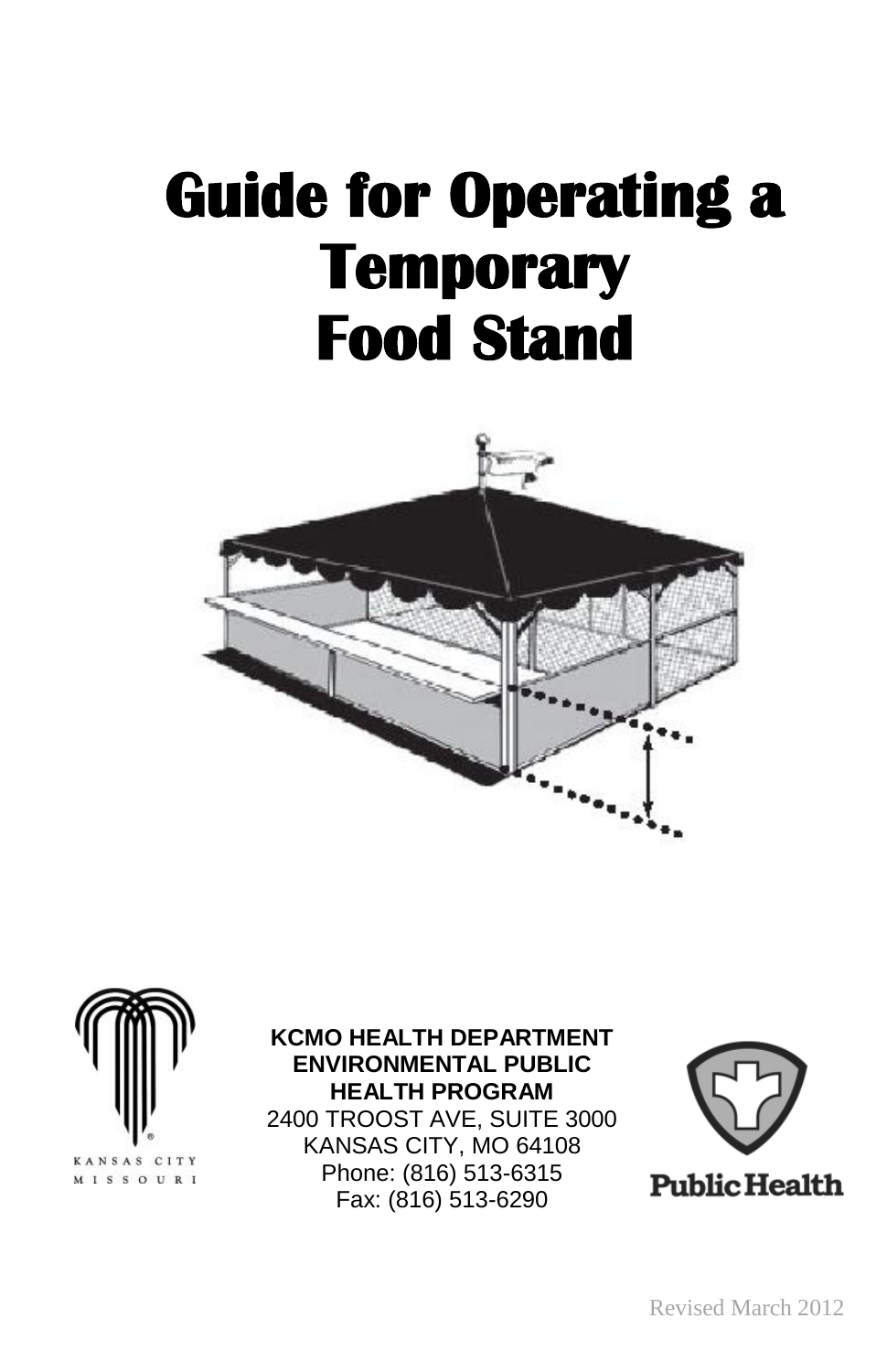This guide intended as an informational guide for "Temporary Event" operators. This guide contains rules & guidelines on operating a "Temporary Event stand".



**City of Kansas City, Missouri Health Department Environmental Health Division Environmental Public Health Program 2400 Troost Avenue, Suite 3000 Kansas City, MO 64108 816-513-6315**

**www.kcmo.org/health**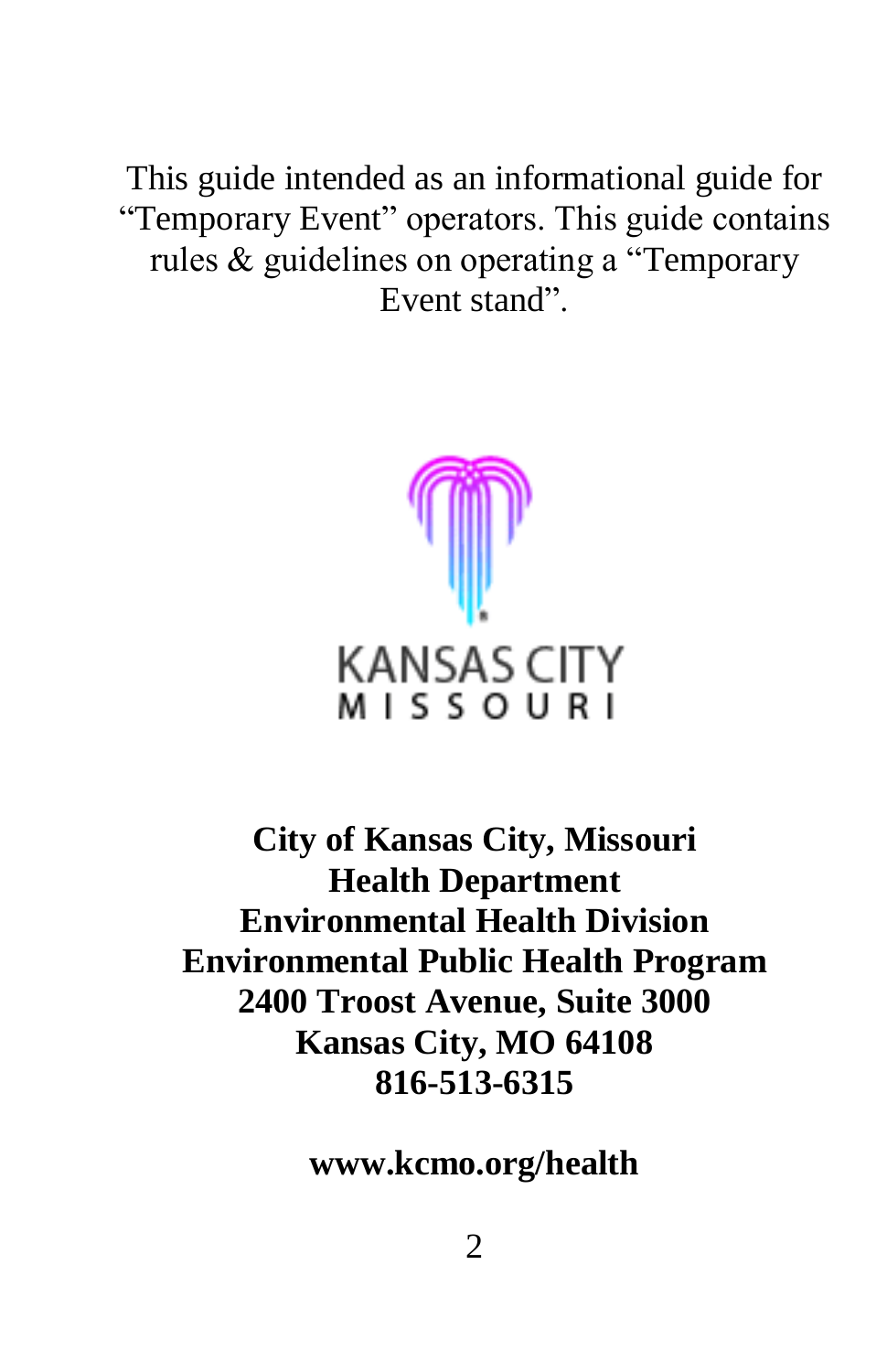### **Table of Contents**

| Permitting & General Information 4 |  |
|------------------------------------|--|
|                                    |  |
|                                    |  |
| Event Coordinator Checklist21      |  |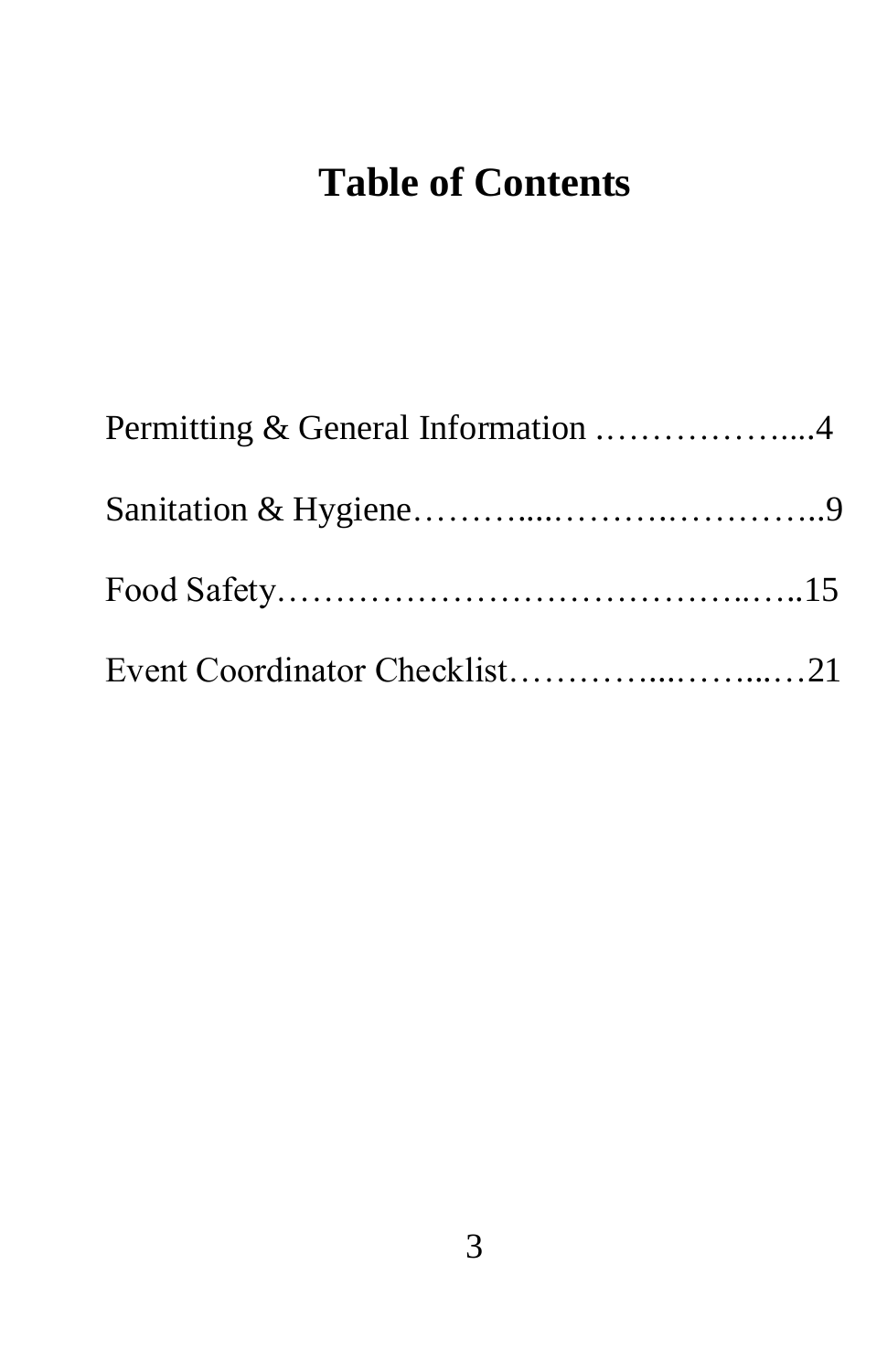## Permitting & General Information

#### **What Is A "Temporary" Food Stand?**

A temporary food stand is a place where food is prepared or handled and operates

• From the **same location**

• At a **single event** or celebration (i.e. fair, carnival, festival, etc.) for no more than **14**  consecutive days.

#### **Is A Permit Required To Operate A Temporary Food Stand?**

**Yes!** In Kansas City, each food stand that serves to the public must be permitted by the City of Kansas City, Missouri Health Department.

#### **Why Is A Temporary Food Permit Needed?**

A permit acknowledges that a vendor (dealer) has met requirements designed to ensure food is handled safely and is prepared under sanitary conditions.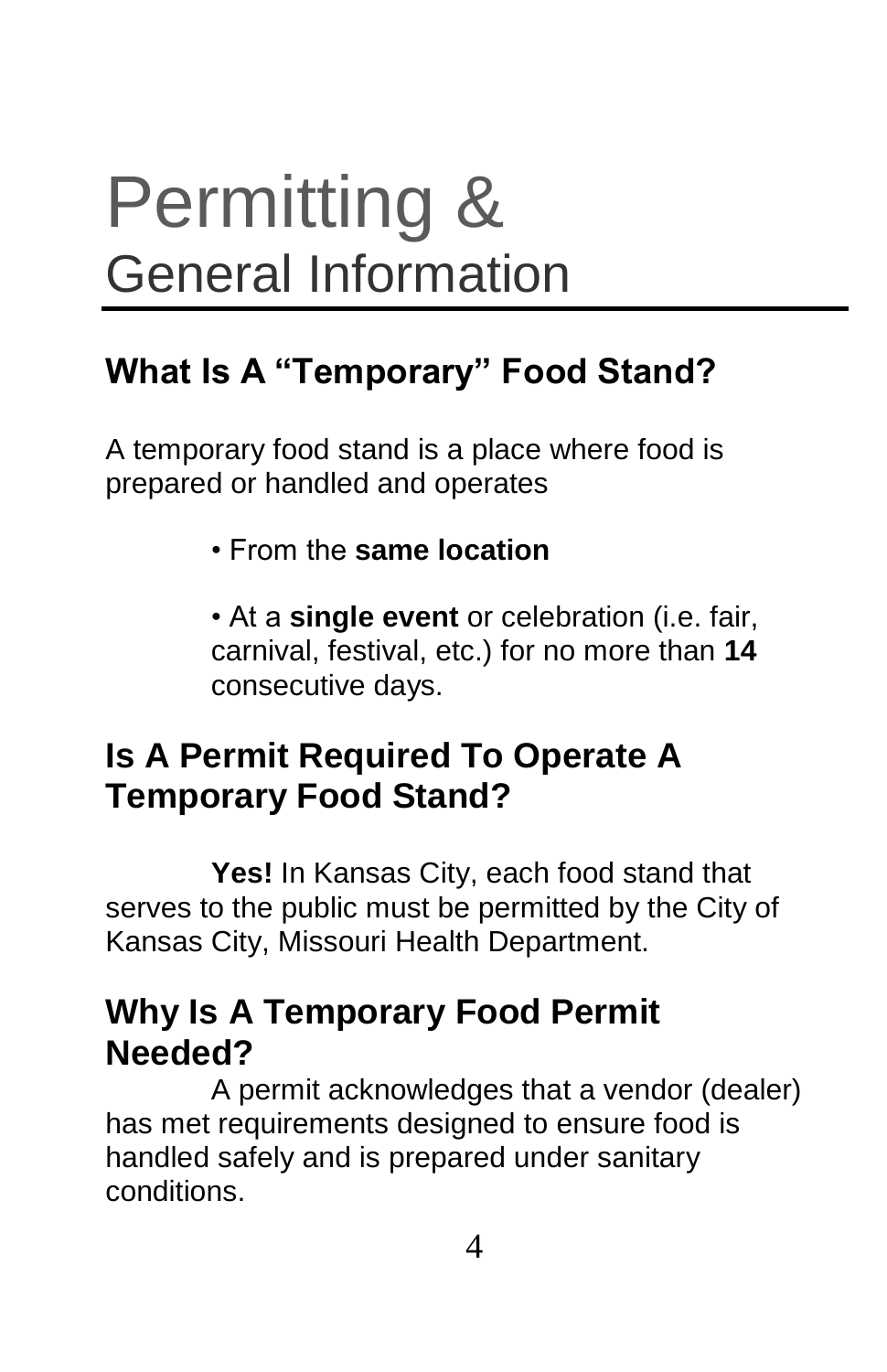The Temporary Food Permit is required by law. (The KCMO Health Department enforces the temporary event requirements found in the KCMO Food Code and City Ordinances)

#### **Who Do I Contact To Obtain A Temporary Food Permit?**

To obtain a permit, a food vendor (or event coordinator) operating within the city of Kansas City, MO must contact: KCMO Health Department Environmental Public Health Program 2400 Troost Ave, Suite 3000 Kansas City, Missouri 64108 Phone: (816) 513-6315 Fax: (816) 513-6290 8:00am – 4:30pm Mon. - Fri.

#### **How Soon Should I Start Planning?**

Begin preparations early. The KCMO Health Department recommends to submit the application(s) and proper fees at least **30 DAYS PRIOR TO THE EVENT** to allow for review and processing.

A final inspection is made at the event site prior to permitting.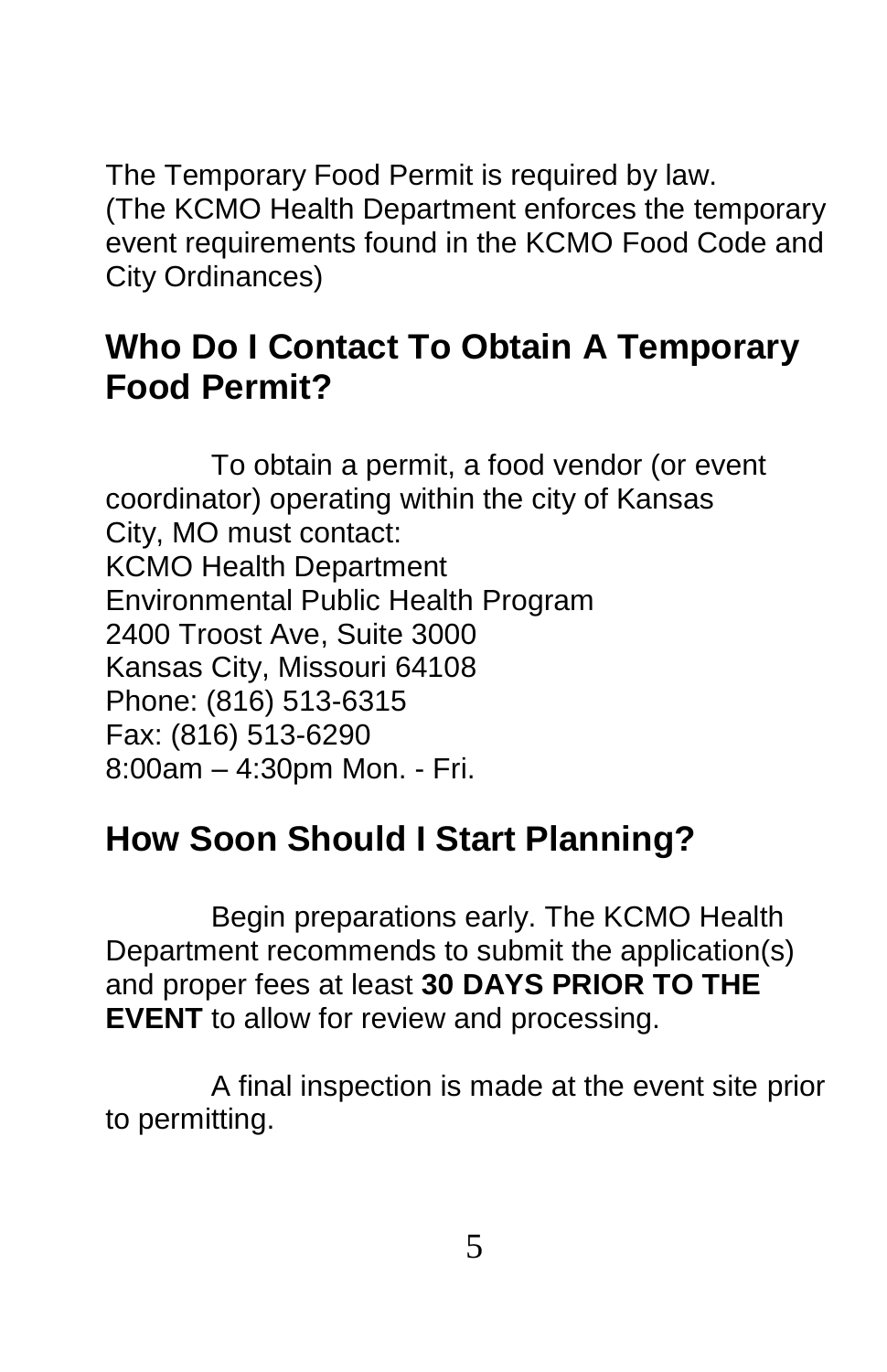The Temporary Food Establishment Permit will be issued to the vendor at the event, if the food stand has submitted an application and fees in advance and the food stand is in compliance with all health regulations.

#### **Construction**

Temporary stands must have a roof, floor, and sidewalls made of approved materials (i.e. wood, canvas, or pavement) which will provide protection from splash, dust and inclement weather.

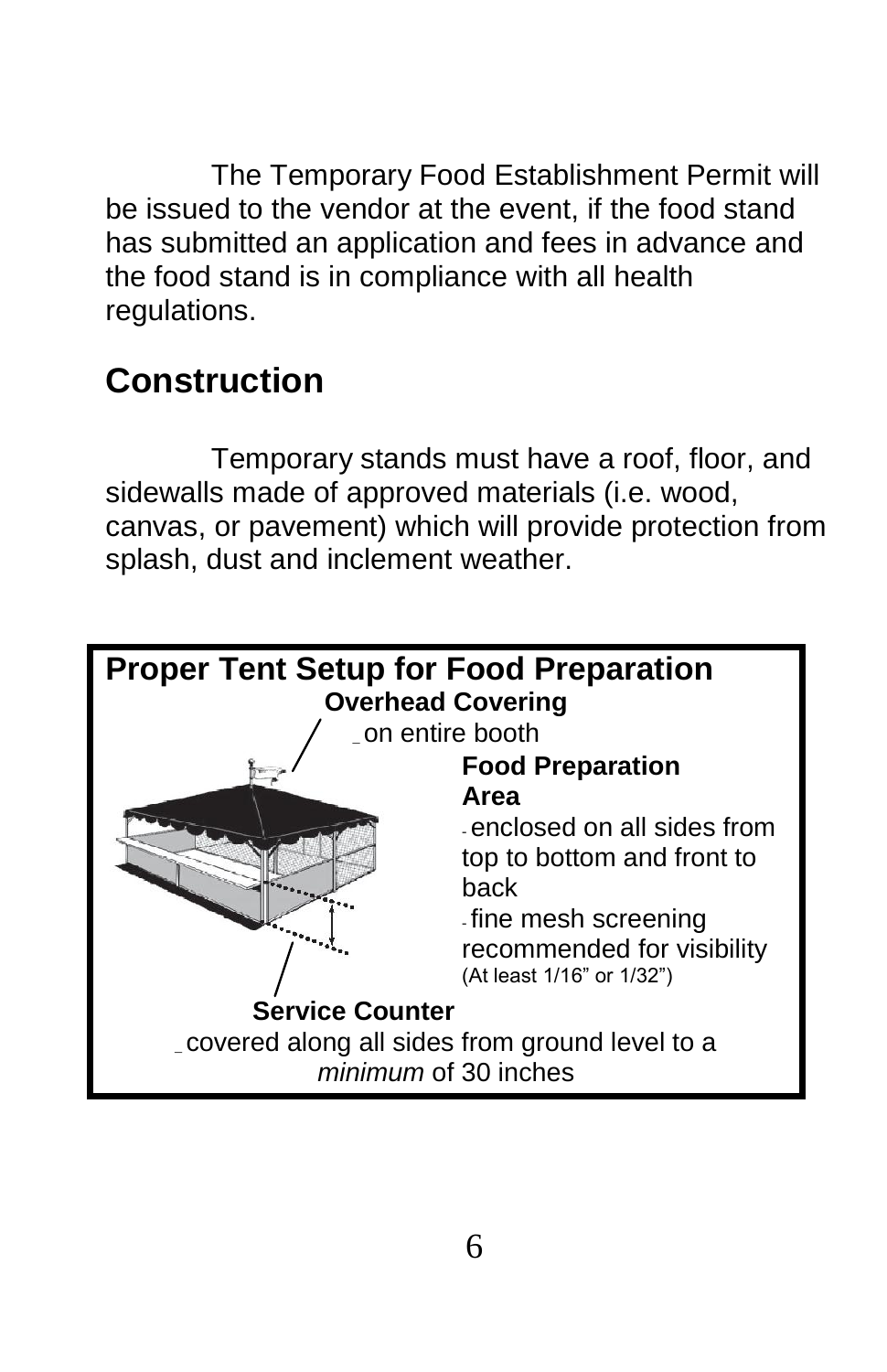The following areas are to be effectively enclosed with fine mesh fly screening:

- Food preparation areas
- Food assembly areas
- Utensil washing areas

The food preparation area shall be completely enclosed and must have a food pass-through opening and an entry door to the food preparation area.

#### **Construction Tips:**

- Have sufficient electrical power available for all electrical equipment.
- Provide a heating unit to heat water for utensil and hand washing.
- Do not use containers (55 gallon barrels) as cooking devices if once used to store toxic products.
- Securely fasten all carbon dioxide and propane tanks in an upright position to eliminate the danger of tipping or falling.
- Provide rubbish containers in adequate number in and around the food stand. Empty them often to prevent flies, odors, and other nuisances.
- Do not empty grease and liquid wastes on the ground or street and NOT into the storm sewerage system.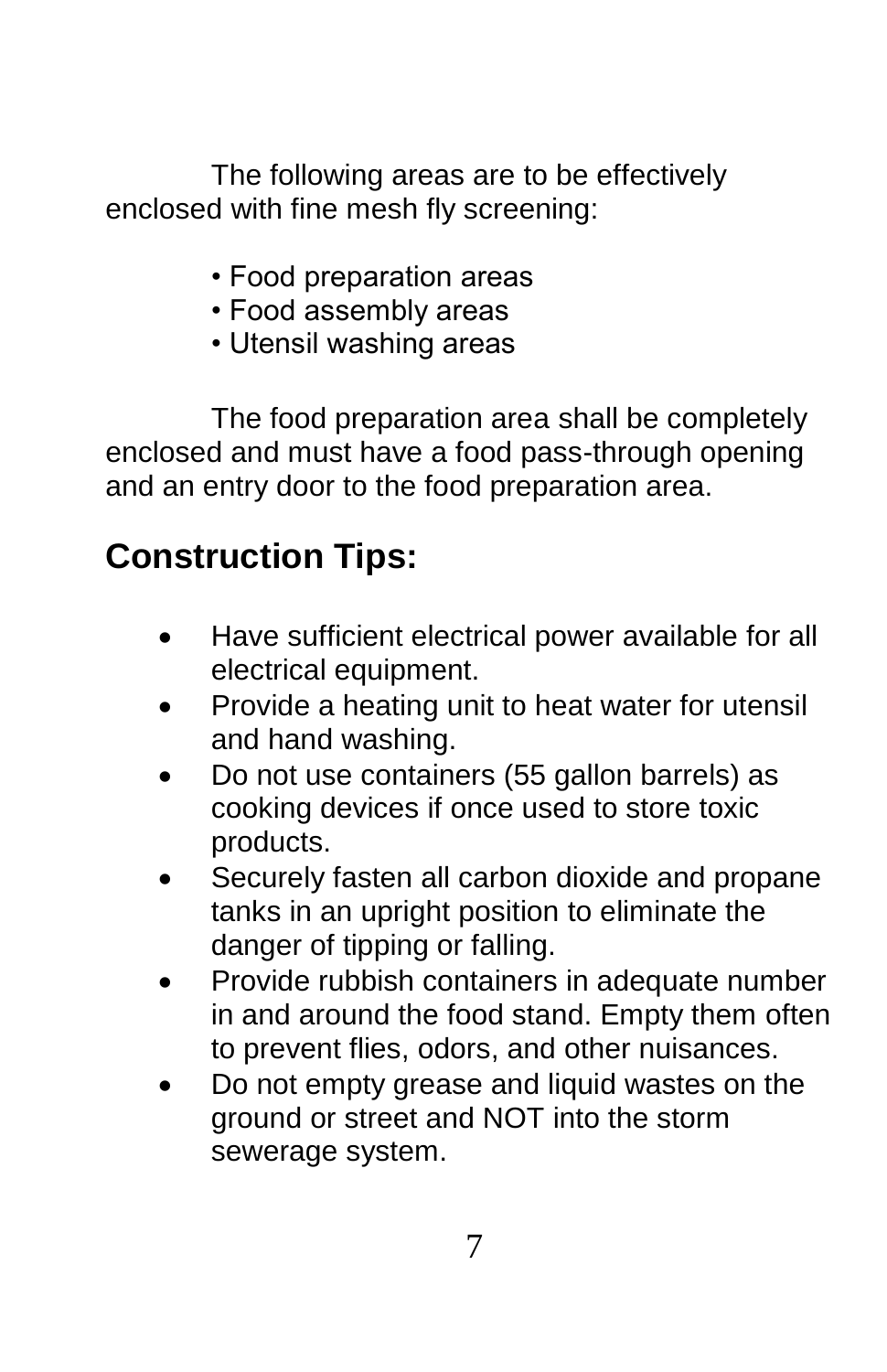- A fire extinguisher approved for 3,000 square feet with a minimum of 1A rating is recommended for food stands. A 40BC fire extinguisher is recommended for any grease producing equipment.
- Use an approved backflow prevention device to protect water supplies that are connected to hoses.
- Supply approved drinking (potable) water for use in food preparation, utensil washing and employee hand washing.
- Use food grade water containers to transport water when pressurized water is unavailable. The containers must be made of smooth, nonabsorbent material with tight fitting covers.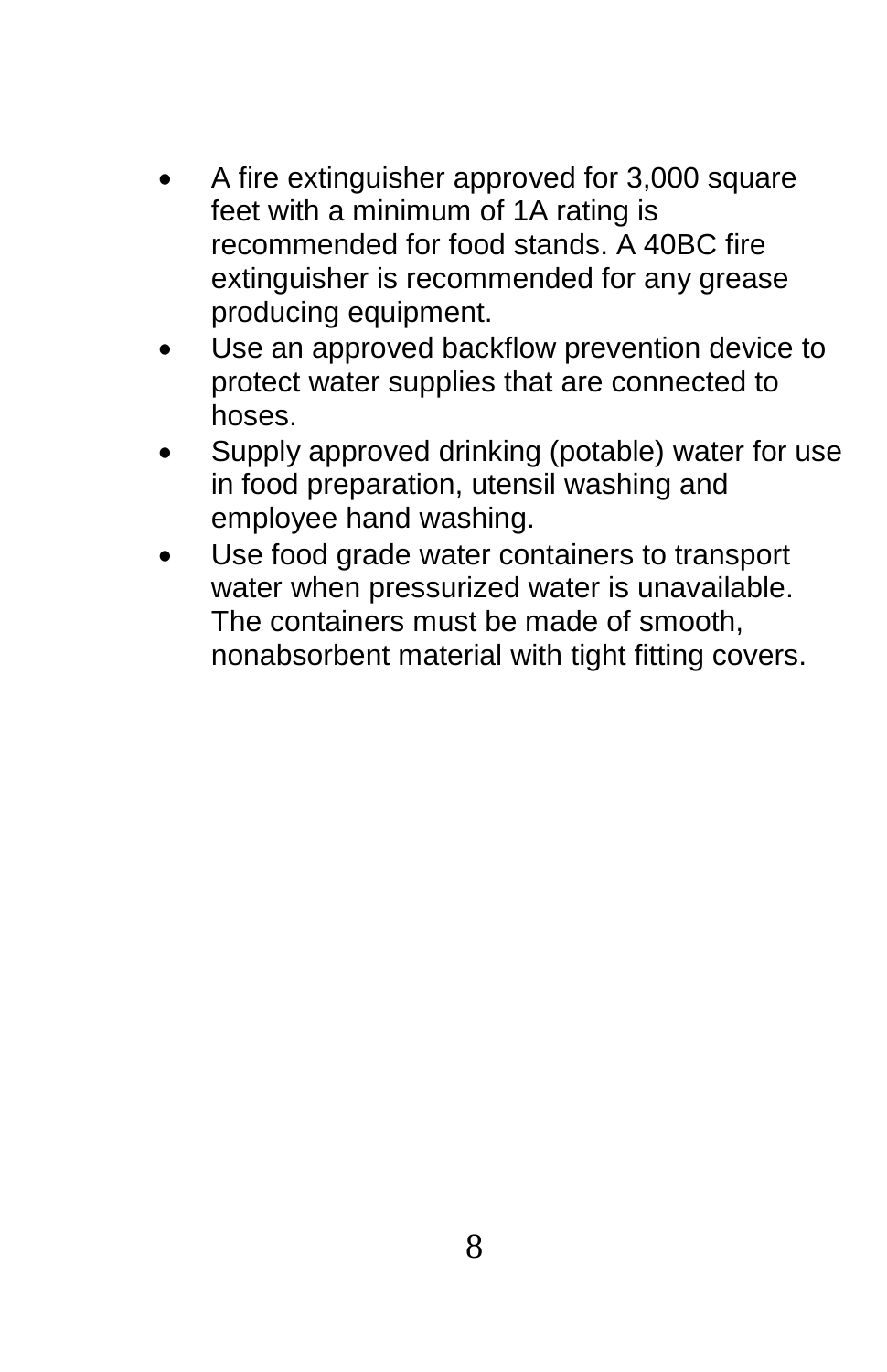## **Sanitation & Hygiene**



#### **Proper Set-Up for Employee Hand Washing**

Supply approved potable (drinking) water for employee hand washing. Any water hoses should be of food grade quality and hose connections should be elevated off the ground.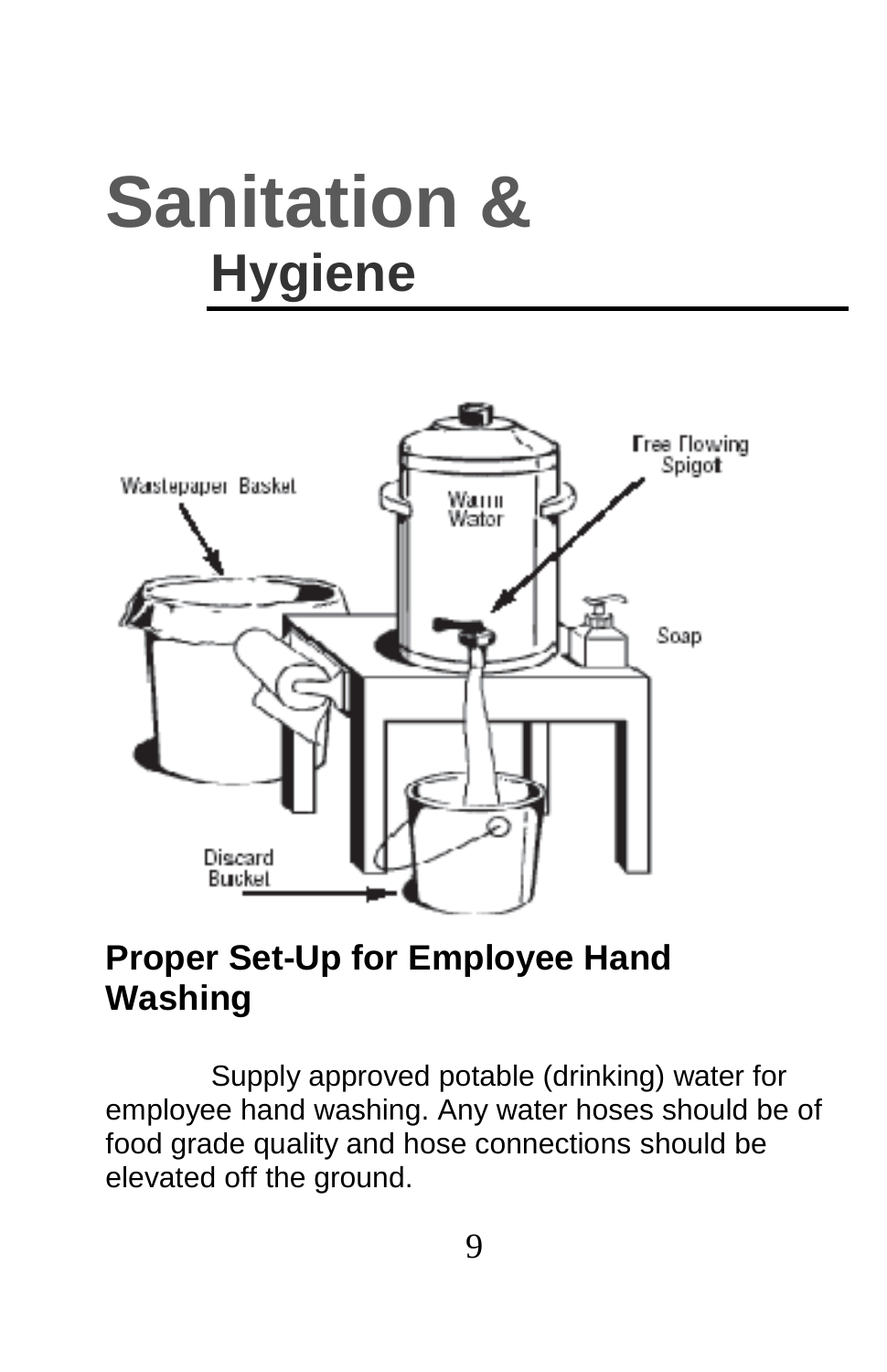Use a single compartment sink or pre-wash sink when pressurized water is available, along with soap and single service towels.

Use warm water from an insulated container with a free flow spigot when pressurized water is unavailable.

#### **Proper Set-Up When Washing Utensils**

Use an approved sink if pressurized water is available and follow these steps:

#### **5-Step Utensil Washing Procedure:**

- 1. **Pre-wash**
- 2. **Wash** in hot soapy water.
- 3. **Rinse** in clear water.
- 4. **Sanitize** using an approved chemical sanitizer.
- 5. **Air Dry**

**Note:** You must check the concentration of the sanitizing solution with a chemical test kit designed for the type of sanitizer being used. (The correct concentration for chlorine or bleach water solution is 50- 100 ppm)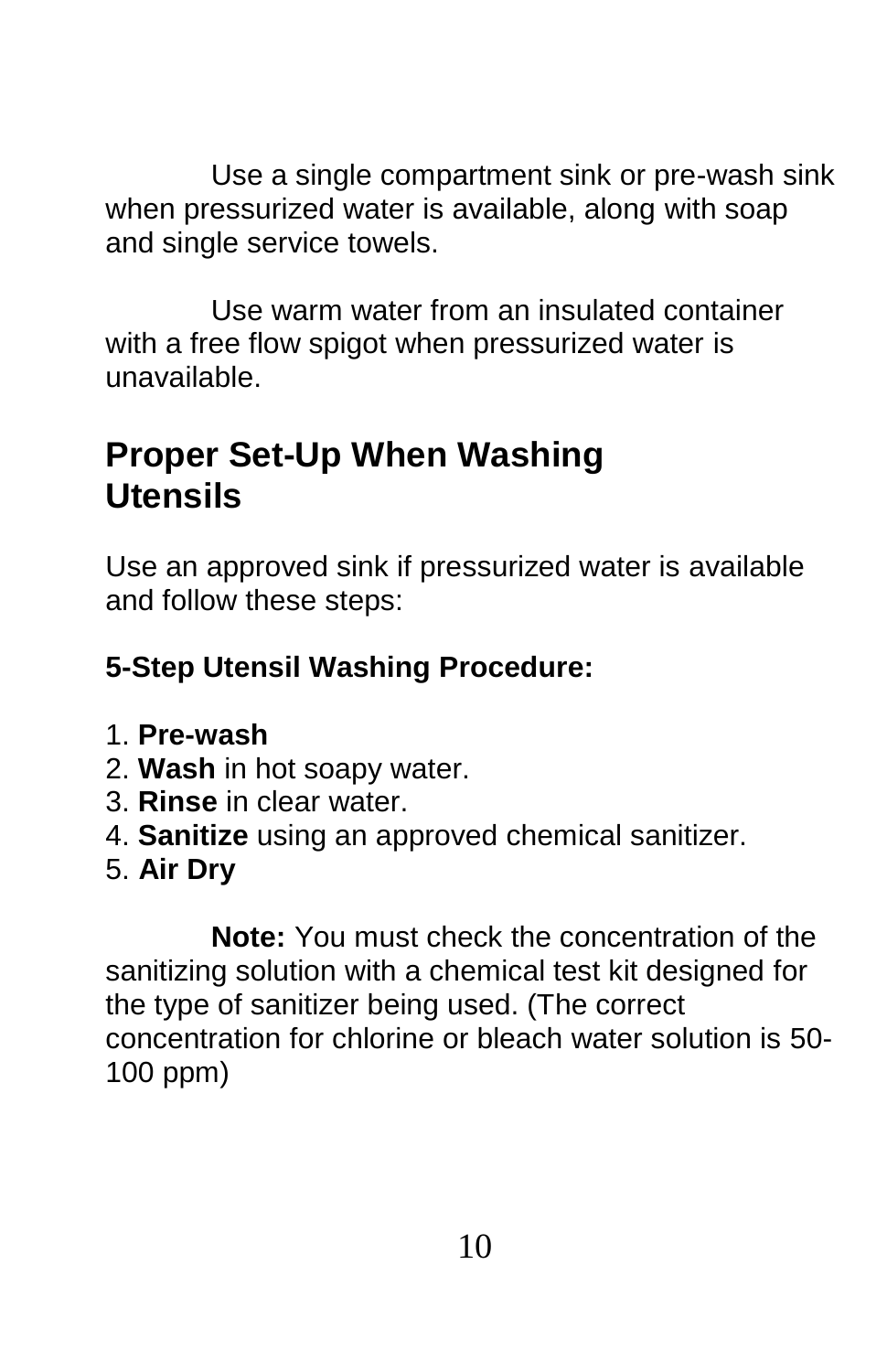#### **Liquid & Solid Waste Disposal**

Connect to an approved sewerage collection system when available.

Collect liquid wastewater in a container of sufficient size kept at each food stand when an approved sewerage system is unavailable. Have a disposal company pick up the containers, or dispose of in a sink or drain connected to a sanitary sewerage system.

Do not empty wastewater containers on the ground or street and NOT into the storm sewer.

#### **Proper Hygienic Practices:**

Remember to wash hands **BEFORE** putting on gloves or handling food, especially ready-to-eat foods.

Wash hands **AFTER** handling raw foods, using toilet, coughing or sneezing, smoking, touching hair or face, disposing of garbage, or after any activity that may contaminate hands.

Do not use bare hand contact with ready-to eat foods. Use utensils, tissue or single-use gloves. Wash, rinse, and sanitize utensils between uses.

Avoid preparing food too far in advance before serving to eliminate the potential for contamination or temperature abuse.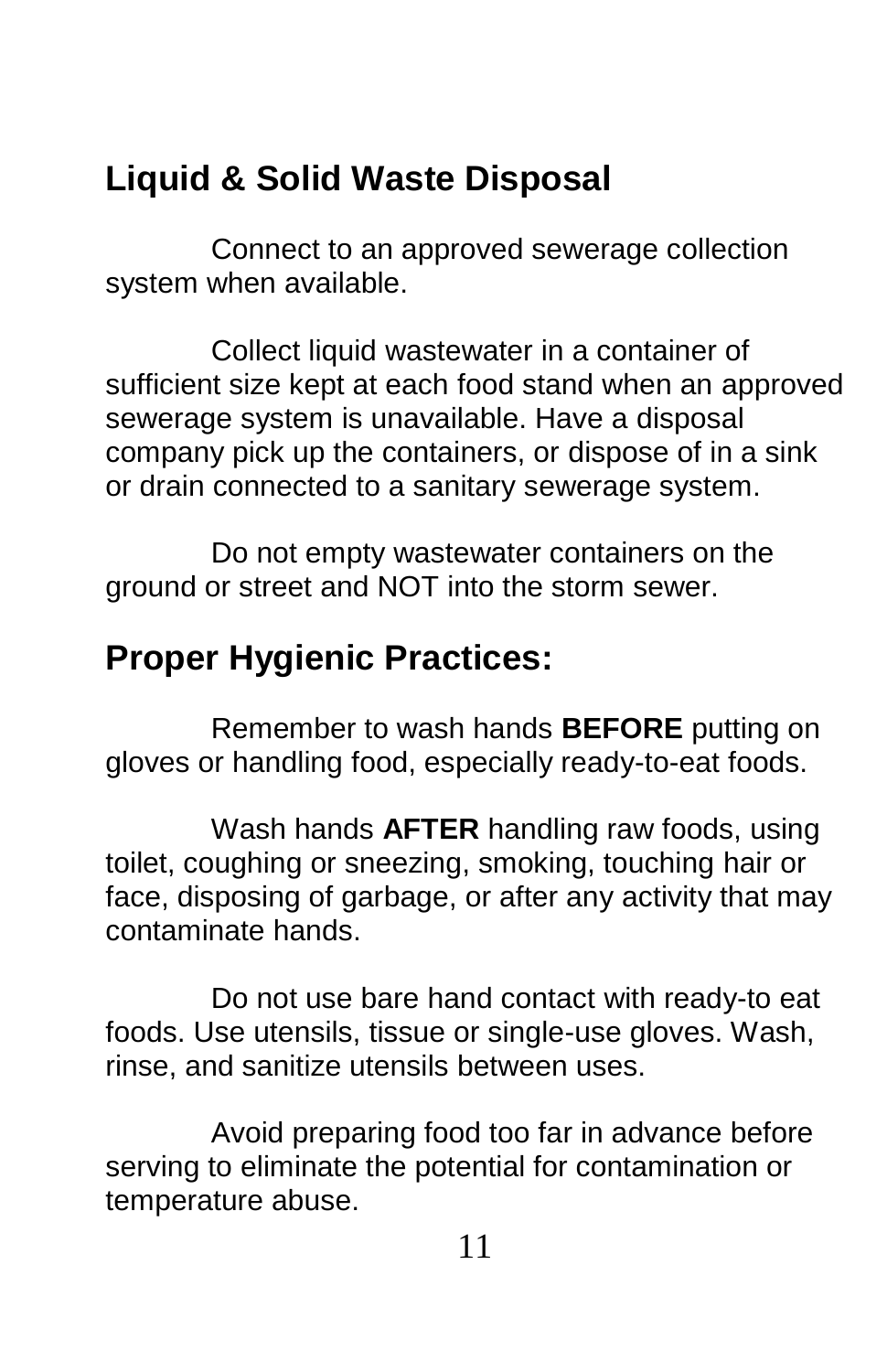Store food in food grade containers that are smooth, nonabsorbent and easily cleaned.(Styrofoam or plastic garbage bags may not be used.)

#### **Proper Storage of Cleaning Aids**

Store cleaning aids away from food. All chemicals must be used according to label directions.

Properly label containers of poisonous or toxic materials for easy identification of content. Store them away from food, equipment, utensils and single service articles.

#### **Food Handlers' Health (i.e.: cooks, wait staff, dishwashers)**

Food handlers must:

- Be excluded from the establishment if experiencing a foodborne illness such as salmonella, Typhi, Shigella, Escherichia coli, 0157:H7 Hepatitis A virus or Norovirus.
- Be restricted, if experiencing diarrhea or intestinal illness that is not foodborne, from working with exposed food, or clean equipment, utensils, linen, and unwrapped single-service and single-use articles. Call the KCMO Health Department if you have questions.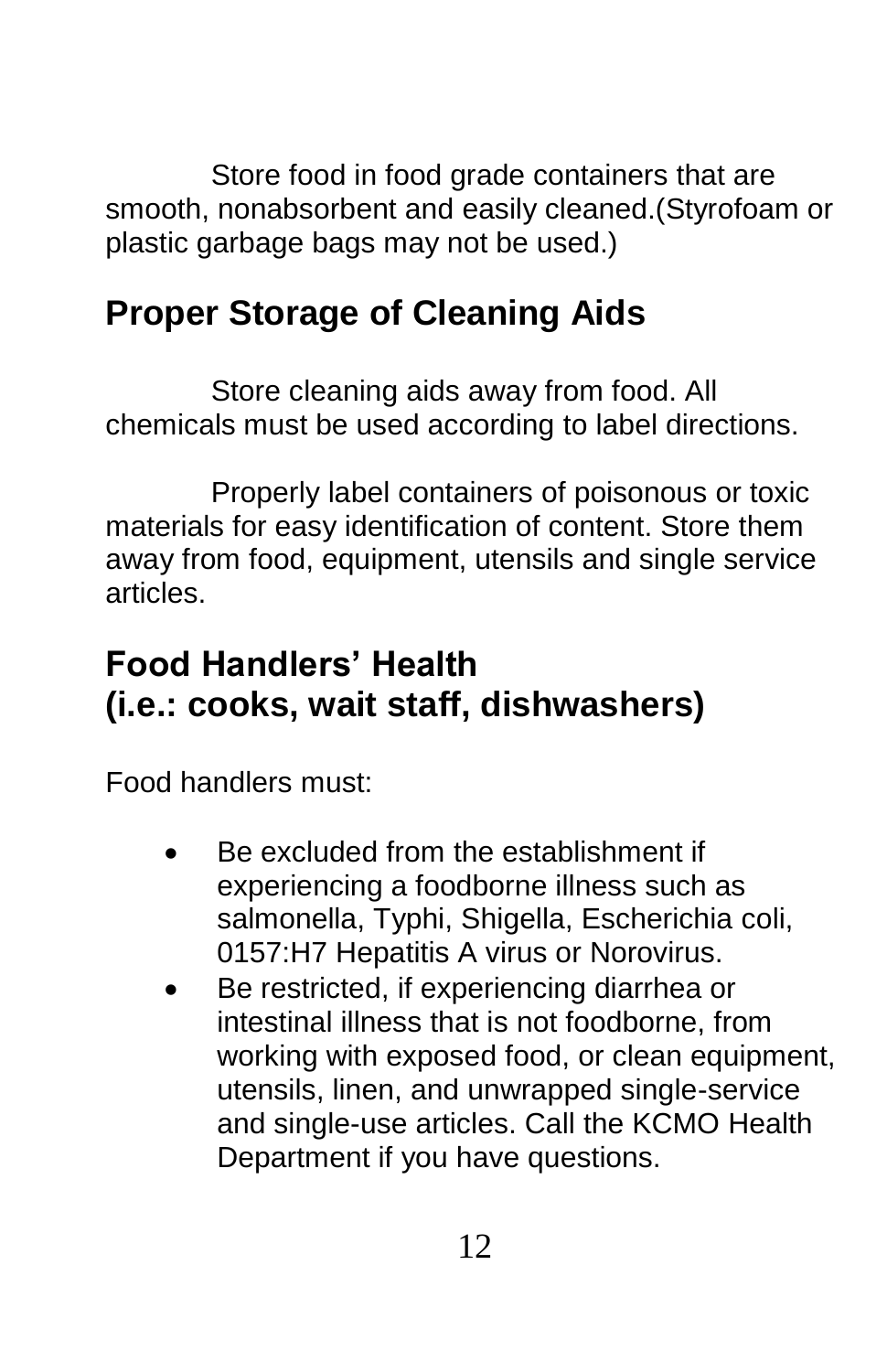- Keep hands free of open cuts or sores of any kind. Exclude these employees from food preparation unless lesions are covered with an impermeable finger cot or stall, and a single-use glove.
- Maintain good personal hygiene; wear clean outer garments and hair restraints. Follow good hygienic practices while engaging in food preparation or service.
- Have clean fingernails that are well trimmed. No fake nails or polish.
- Use no form of tobacco while engaged in food preparation or service, or while in areas of equipment or utensil washing.
- Avoid wearing dangling or excessive jewelry while preparing food.

#### **Controlling Vermin**

Use pesticides approved for use in food establishments (Note: Household pesticides and toxic tracking powders are not allowed for use in a food stand). Use according to the manufacturer's label and store away from equipment, utensils and food to prevent contamination. All rodent bait stations must be contained.

Sticky fly paper is allowed, but do not locate over food preparation and serving areas; over displayed food; or over utensil washing sinks.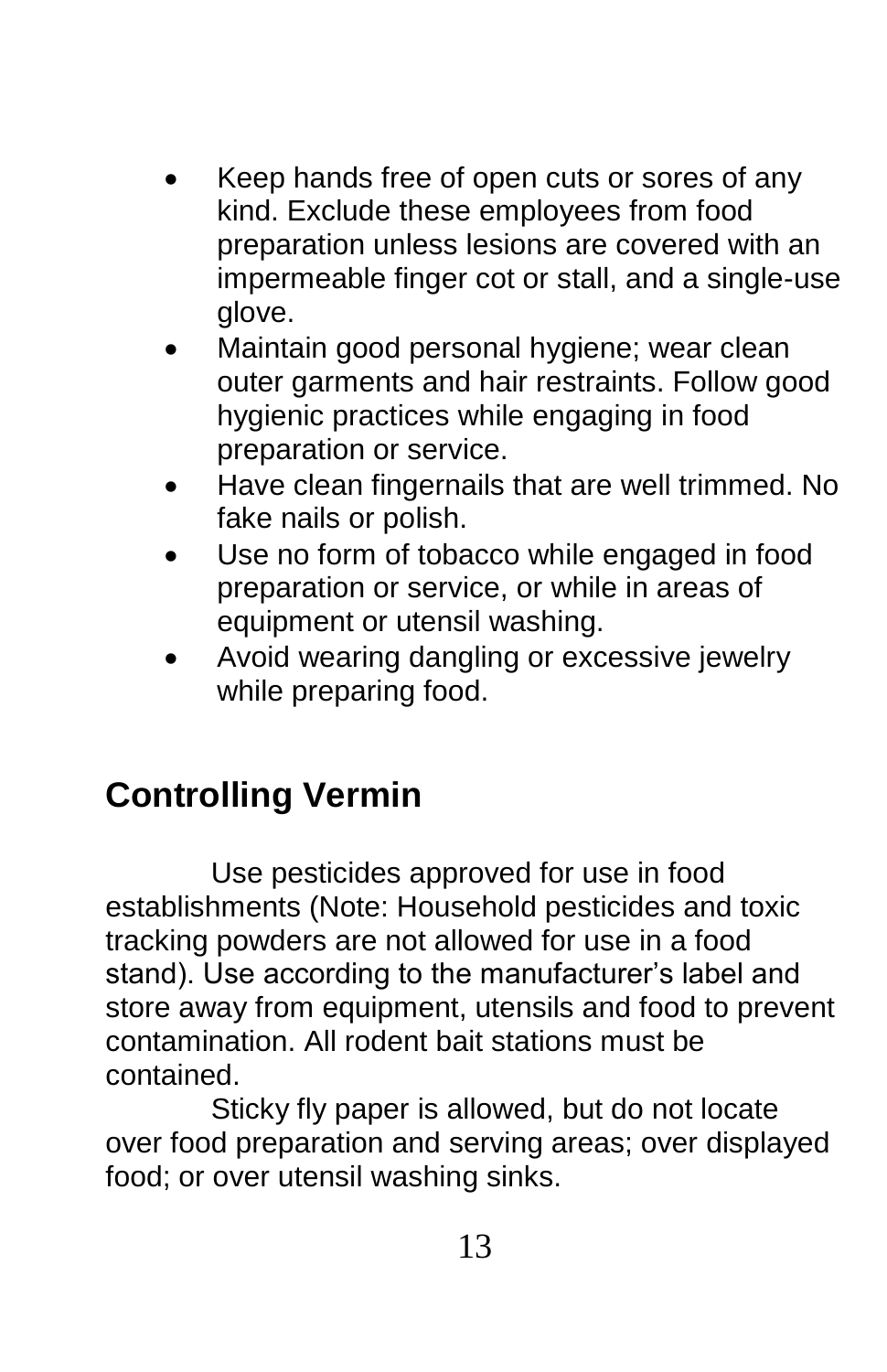#### **Consumer Advisory**

If serving raw or under-cooked animal foods to public, a consumer advisory must be implemented. Please contact your health inspector for details.

The intent of Consumer Advisory is to assure that all consumers are informed properly about the increased health risk to vulnerable populations of eating raw or undercooked animal foods.

Young children, elderly persons and individuals with weakened immune systems are especially vulnerable.

#### **Approved Food Source**

Home canned and home-prepared foods are not acceptable. Food must be prepared in the temporary food stand or at a commercial facility approved by the KCMO Health Department.

Documentation of purchase place and/or preparation place must be made available by operators of the stand upon request by the health inspector.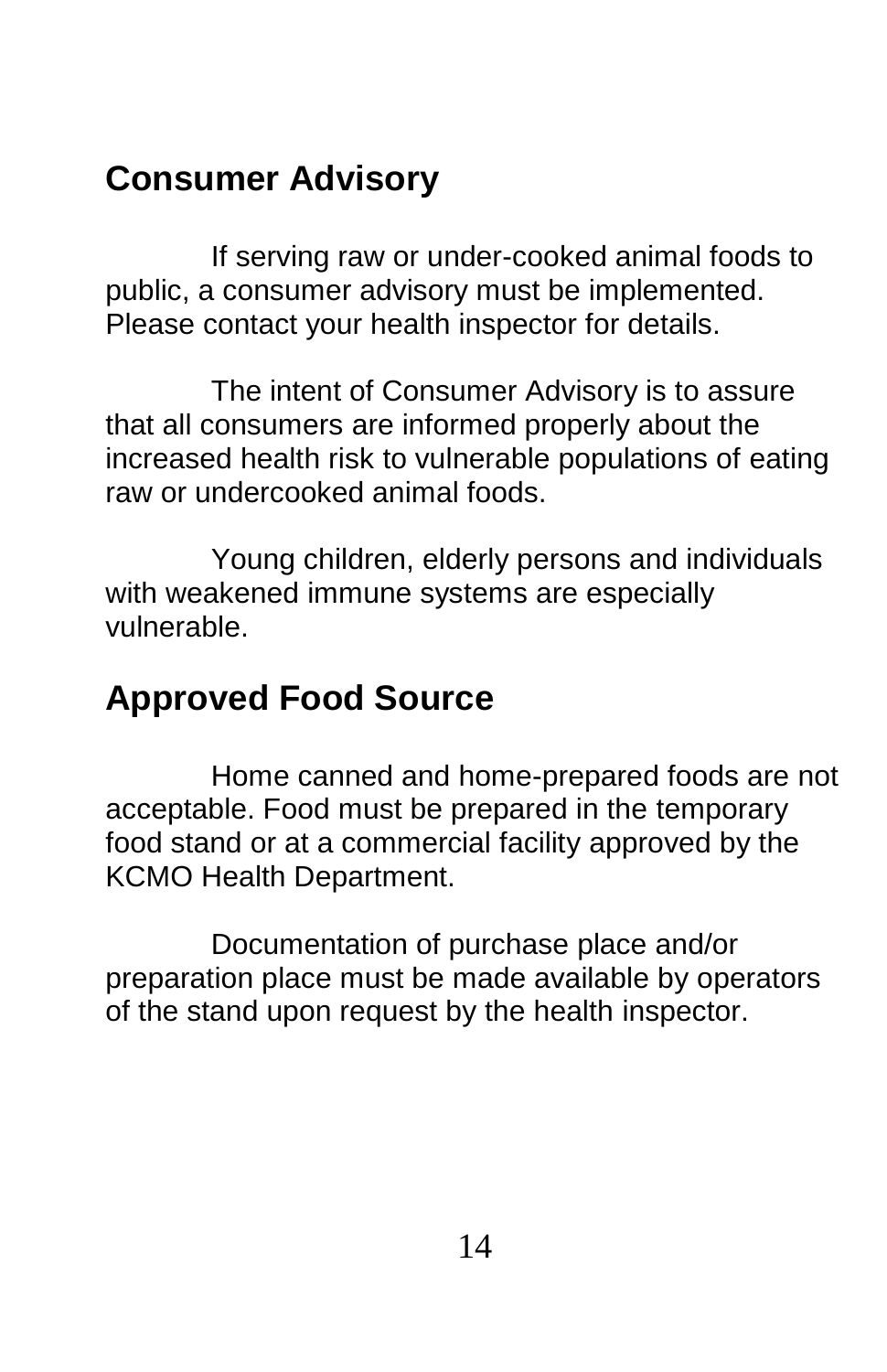#### **Proper Food Handling / Proper Storage**

Install non-absorbent food preparation and cutting surfaces that are smooth and easily cleanable. Approved surfaces include acrylic, stainless steel or hard maple butcher block surfaces.

# **Food Safety**

Protect by covering or wrapping food that will be placed in the refrigerator, hot-holding unit, or in dry storage. When cooling hot food in the refrigerator, keep lids ajar until food cools to 41°F.

Store food products at least 6 inches off the floor or ground surface.

Store all single-service utensils in their original closed container or effectively protect from dust, insects, and inclement weather. Keep them at least 6 inches off the floor or ground.

Be certain to date and label ready-to-eat refrigerated food when opened or at time of preparation if holding more than 24 hours, indicating that it must be:

- Consumed or sold within 7 days
- Discarded after 7 days
- Frozen within 7 days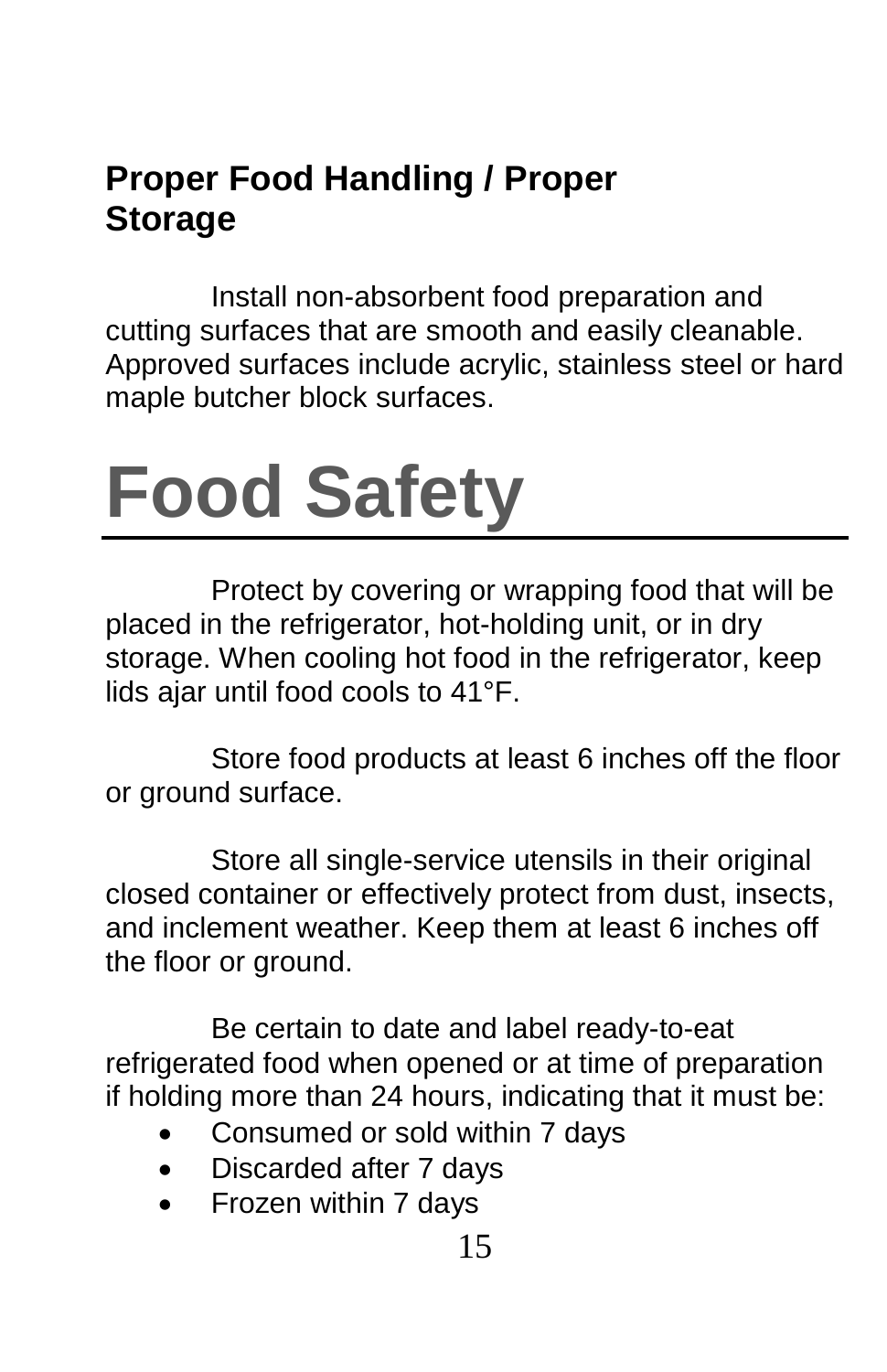If freezing:

Food must be dated/labeled before freezing to indicate length of time food was opened or in preparation, and length of time held in refrigeration.

Food must be dated/labeled after thawing to indicate it is to be discarded after 7 days, including days prior to freezing.

Discard undated ready-to-eat refrigerated food when held for more than 24 hours after opening or preparing.

#### **Avoid cross-contamination of foods:**

Do not mix or use the same bowls and utensils when preparing raw foods and foods that will not be cooked before serving.

Store raw food, especially meats, below or away from foods that will not be cooked before serving. If using chest type coolers, store raw and ready-to-eat foods in separate coolers.

Use separate cutting boards for meat, poultry, raw fruits and vegetables, or wash, rinse, and sanitize between uses.

Wash exterior surfaces of raw fruits and vegetables.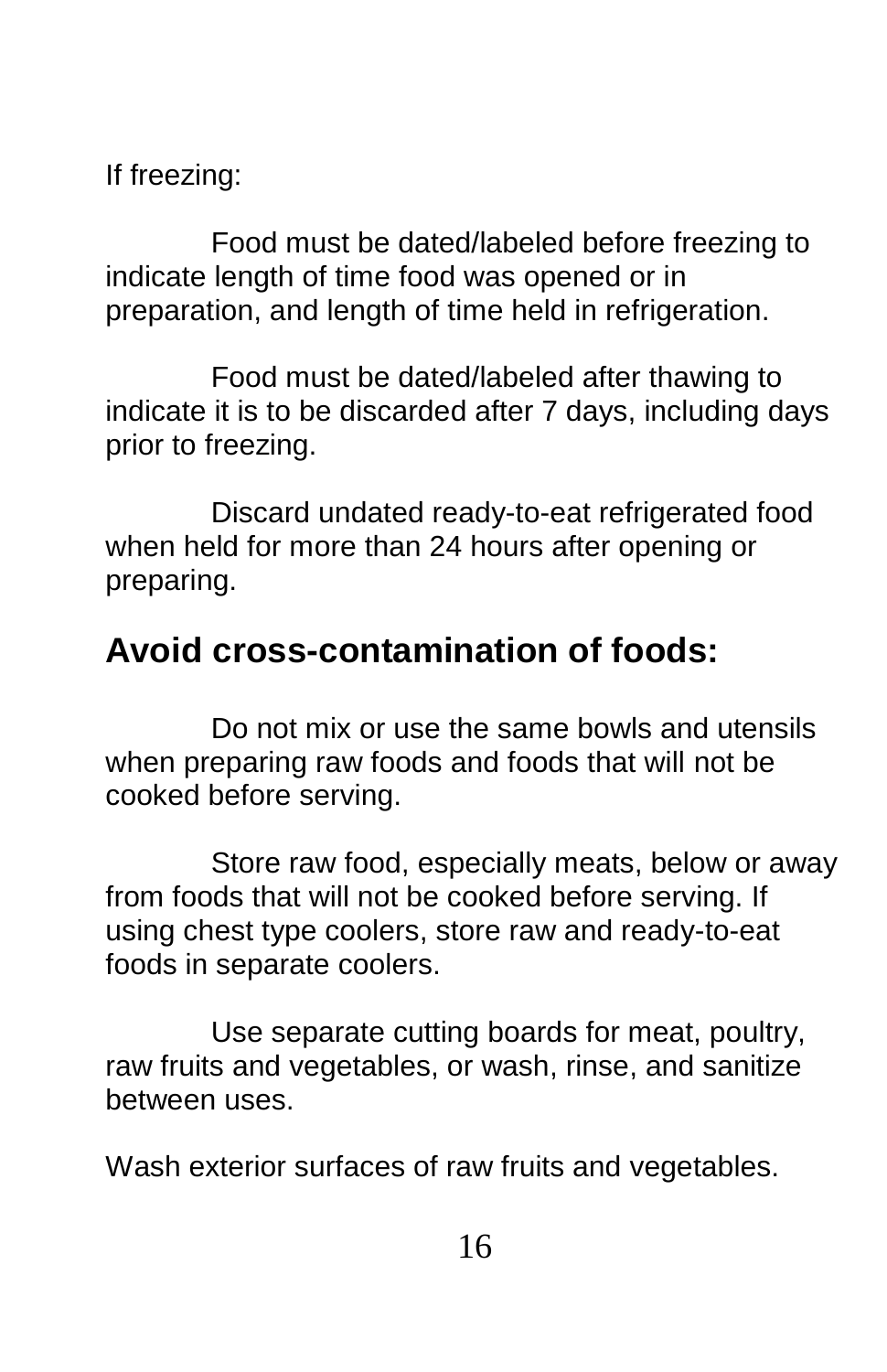### **Proper Cooking**

Cook throughout and without interruption:

• **Poultry, poultry stuffing, stuffed meat and stuffing containing meat** to 165°F for 15 seconds

- **Ground beef/hamburger** to 155°F for 15 Seconds
- **Uncooked brats or polish sausage** to 155°F for 15 seconds

• **Whole pork, beef roasts, and ham** to 145°F for 4 minutes

- **Pork chops/ribs** to 145°F for 15 seconds
- **Fish** to 145°F for 15 seconds

• **Raw shell eggs** prepared for immediate service to 145°F for 15 seconds

• **Fruits and vegetables** cooked for hot holding to 135°F

#### **Cooking Tip:**

Whenever possible, cook foods at a permitted facility prior to event (especially foods that take multiple steps to prepare).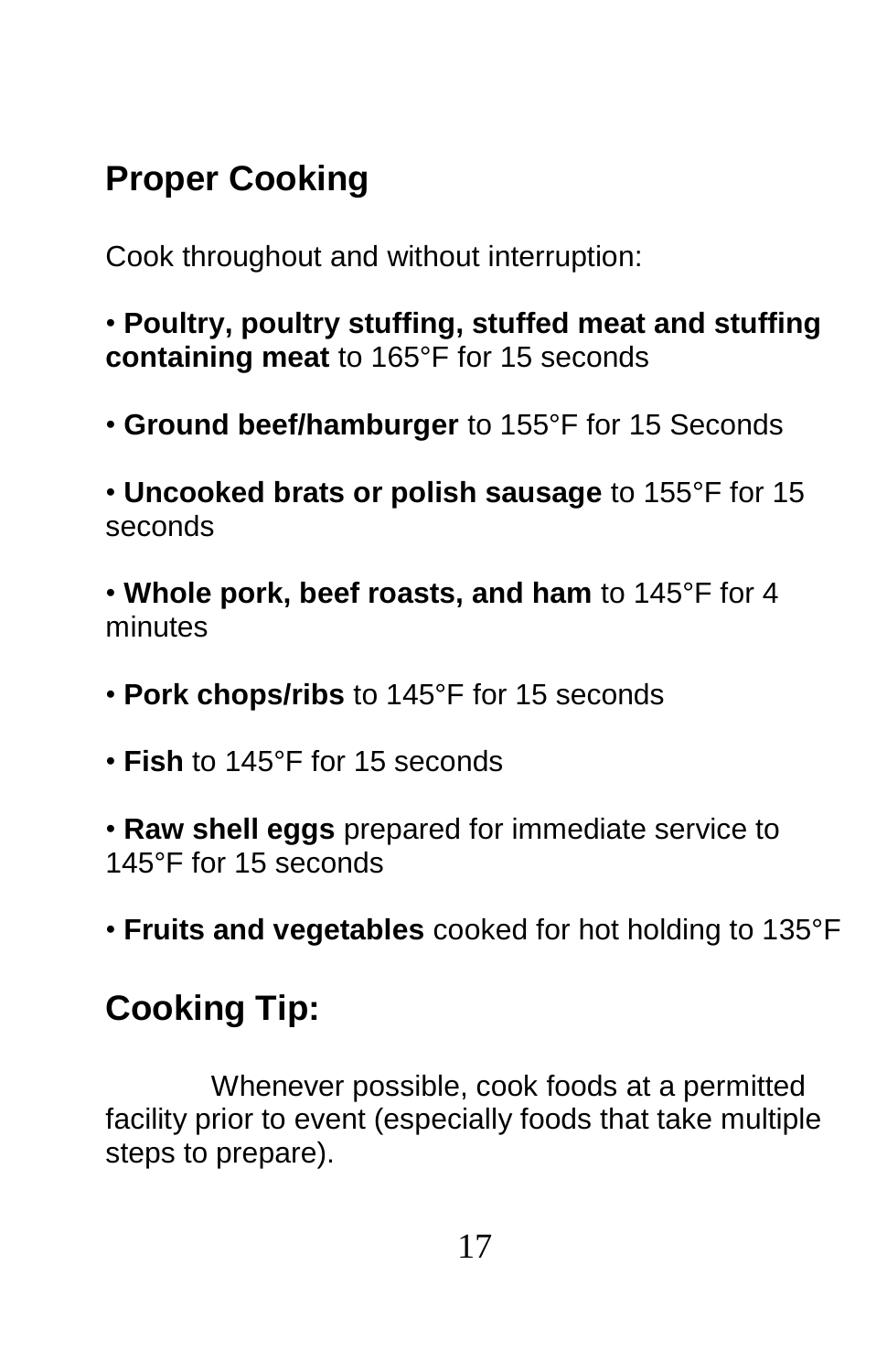#### **Proper Temperature Control**

Use an approved metal-stemmed food thermometer, which reads 0–220°F on the dial.

Check temperatures while cooking and holding hot and cold foods.

Provide mechanical refrigeration when holding \*potentially hazardous food more than 2 hours. Keep food at 41°F or below.

For food that is held less than 2 hours, approved "blue ice" may be used in insulated portable chest coolers to keep food at 41°F or below.

Rapidly reheat leftover potentially hazardous food to 165°F for 15 seconds before being served or put into hot holding units. Most steam tables and crock-pots are not designed to quickly reheat food and may not be used for this purpose.

Keep hot held foods at 135°F or above.

Thaw foods properly:

- In refrigerator 41°F or below
- Under cold running water 70°F or below
- In microwave oven on defrost or low when an uninterrupted cooking process immediately follows.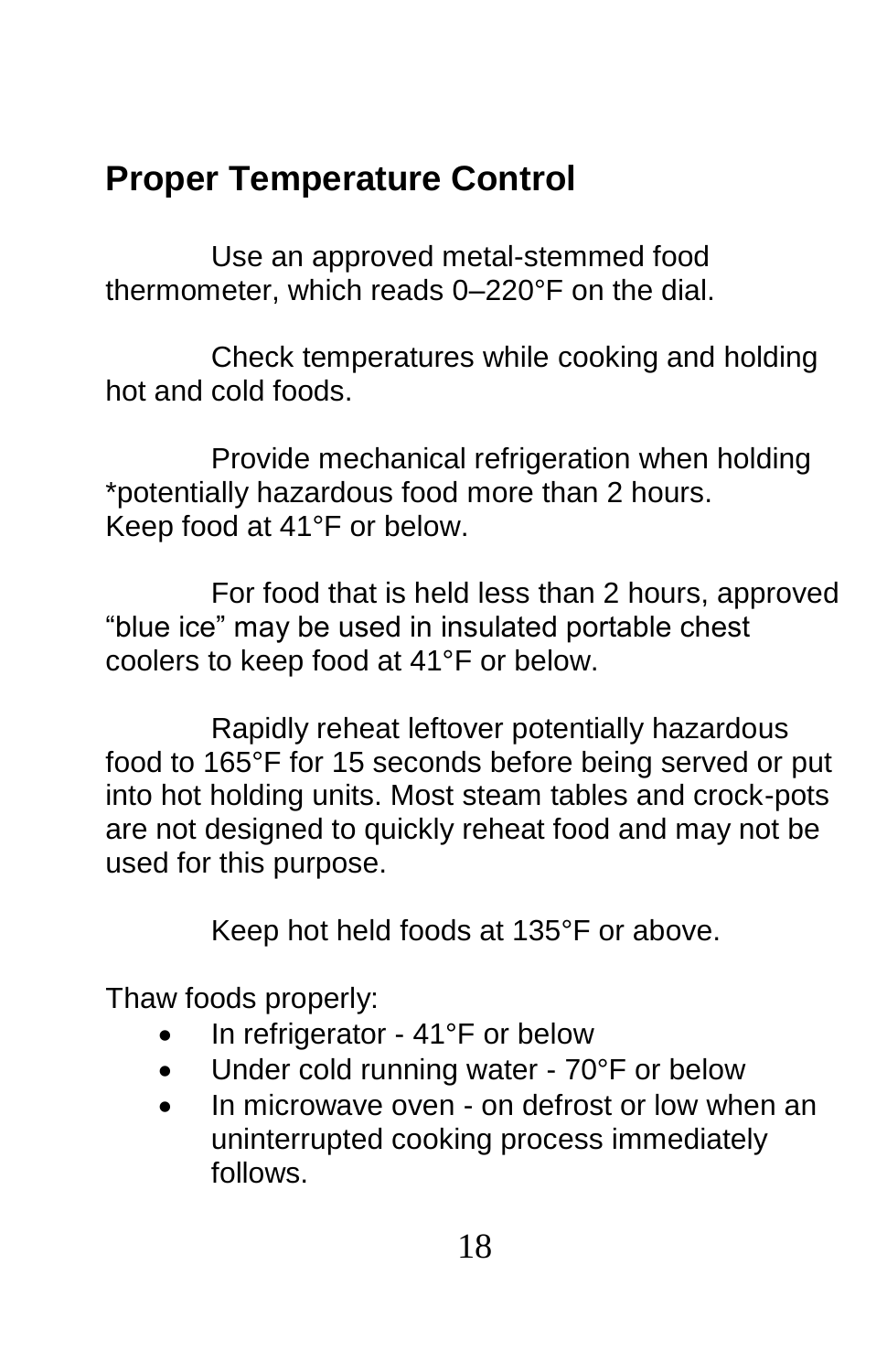#### \* **POTENTIALLY HAZARDOUS FOOD** is food

consisting in whole or in part of milk or milk products, eggs, meat, poultry, fish, shellfish, edible crustacea or other products, or synthetic ingredients capable of supporting rapid or progressive growth of infectious or oxygenic micro-organisms.

Examples: hamburger, hot dogs, chicken, deviled eggs, custard, oysters, refried beans, cooked rice, cut melons.

#### **Proper Cooling**

Hot foods must be cooled from 135°F to 70°F in 2 hours and from 70°F to 41°F or below in 4 hours.

To aid in cooling use an ice bath and stir frequently before refrigerating.

Refrigerate in clean, shallow pans. Keep lids ajar until the product is completely cooled to 41°F or below.

Check temperature frequently and do not nest pans on top of each other.

Unpackaged food may not be stored in direct contact with un-drained ice.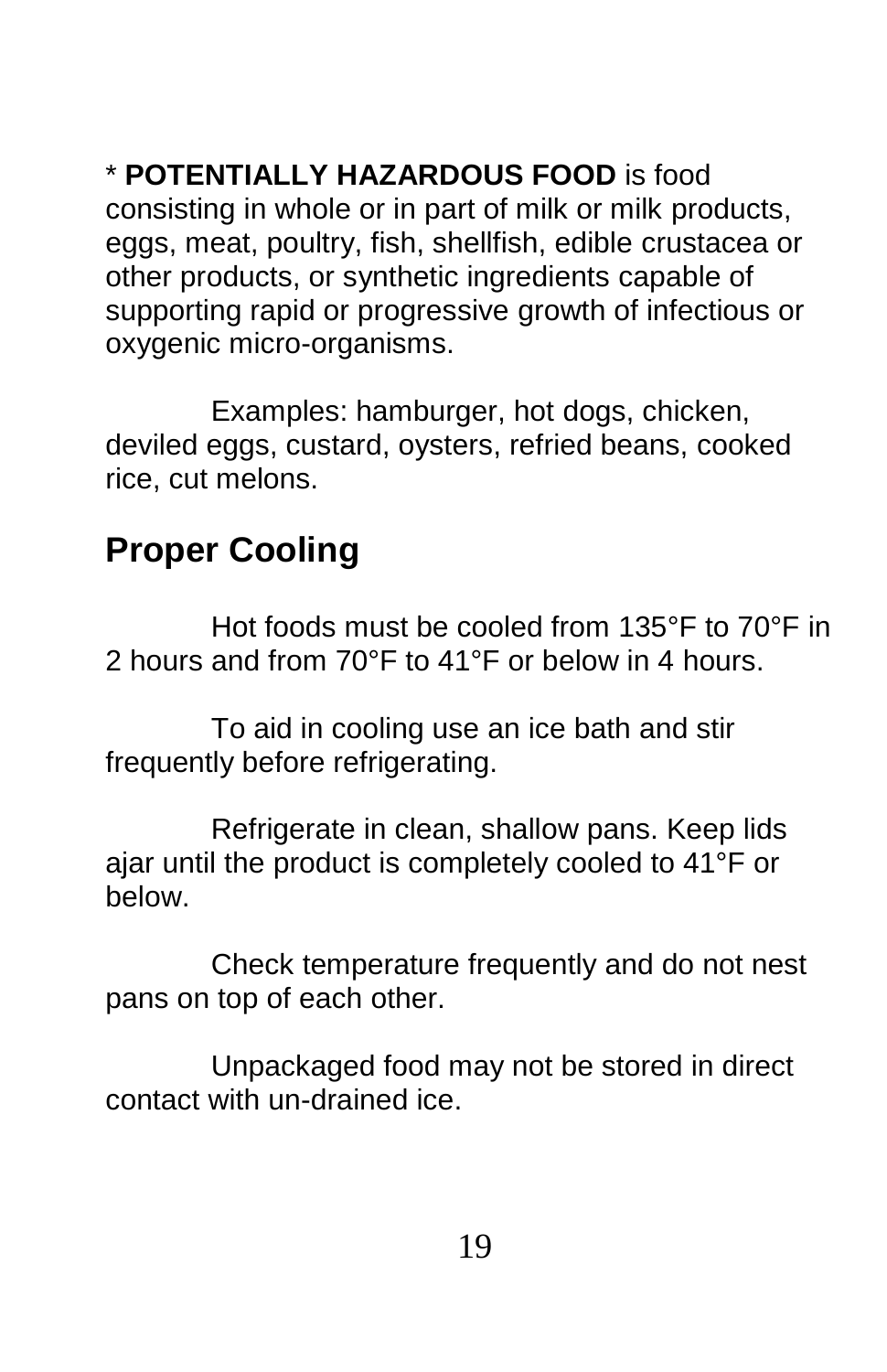#### **Ice Used for Consumption**

Use a metal or plastic scoop to dispense ice.

Keep ice for consumption separate from ice used to cool cans or bottles. Ice used for cooling cannot be used as ice for consumption. Do not store food in ice for consumption.

Store ice 6 inches off the floor or ground to prevent contamination from dust, splash and other hazards.

Do not store food in ice for consumption.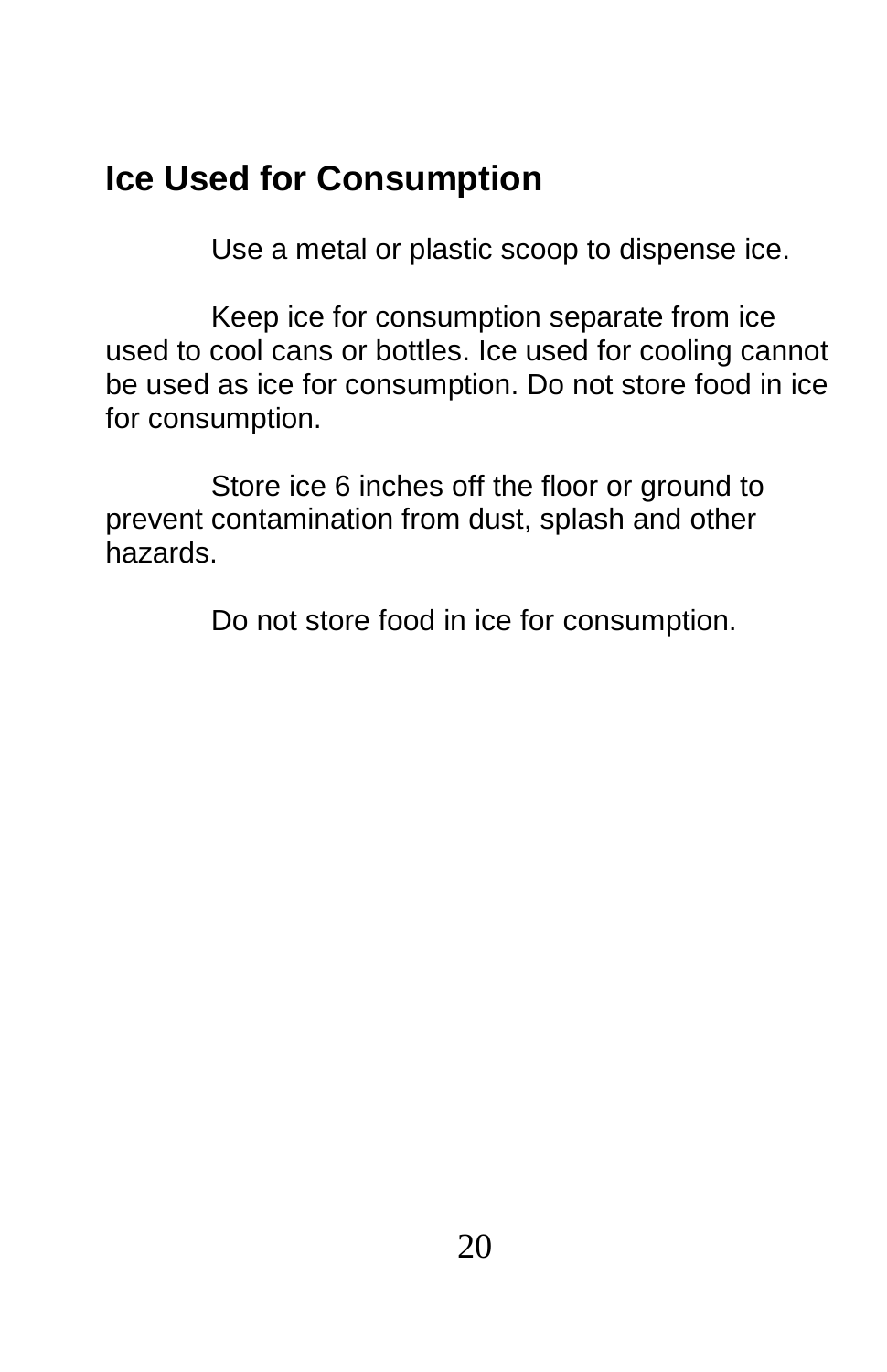# Event Coordinator/ Food Vendor

## C H F C K L I S T

- $\checkmark$  Provide a list of all participating vendors, as well as a map depicting locations of food service booths.
- $\checkmark$  Ensure that vendors are set up and ready to go with all requirements met at least one hour prior to the event's start time.
- $\checkmark$  Schedule a meeting with the Health Department to go over food safety requirements (**Note**: walkin will **not** be accepted).

\*It is recommended that all application forms and processing fees must be completed at least 30 days prior to the event.

- $\checkmark$  Ensure that all vendors preparing, assembling, or serving foods have obtained an application for a temporary food permit.
- $\checkmark$  Ensure that any beverage vendor pouring drinks or adding ice to cups has a permit for the event. These booths **will** be required to have overhead